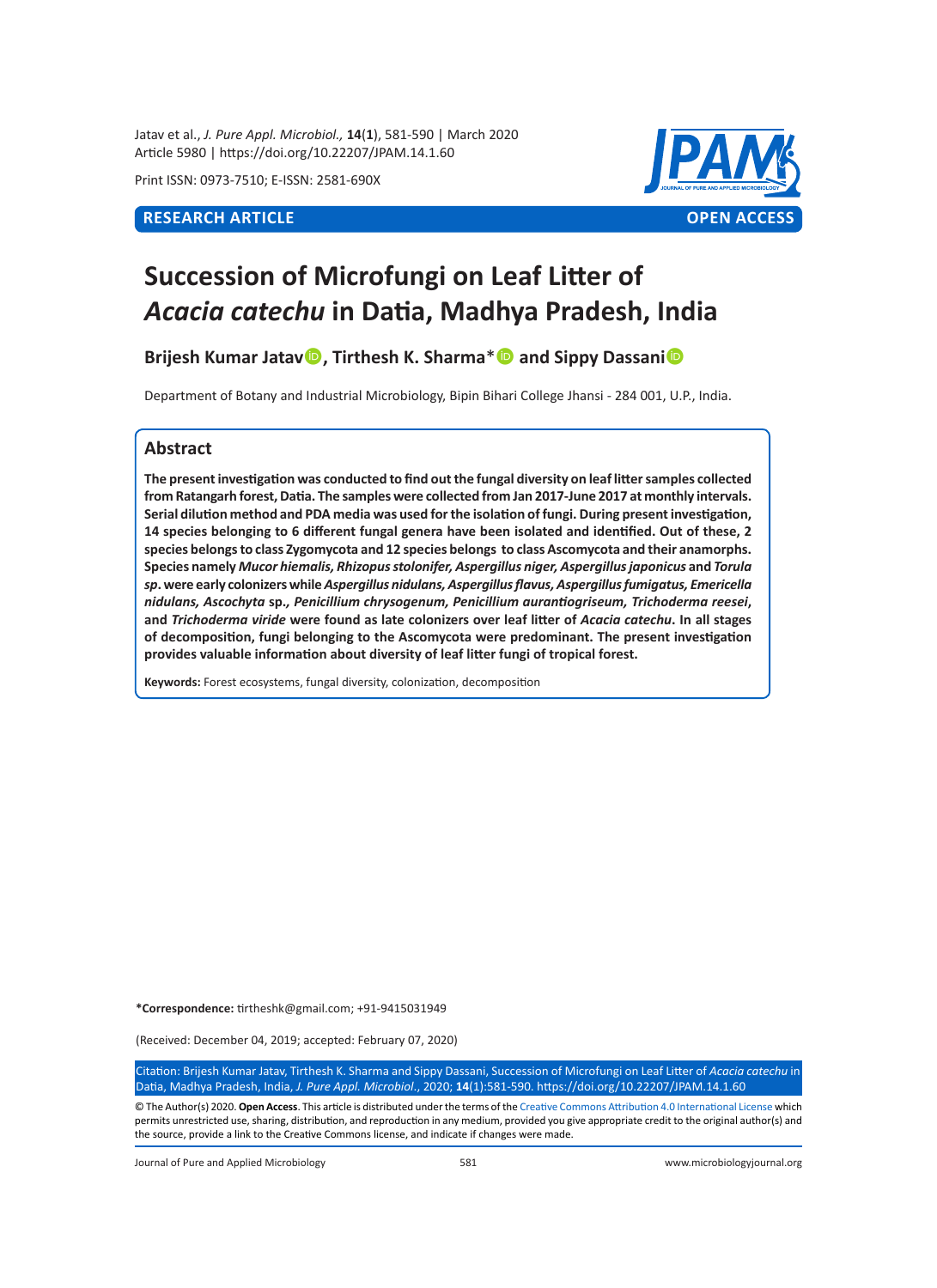#### **INTRODUCTION**

Forest produces a large amount of organic matter in the form of litter which provides unique habitats for fungi. Leaf litter fungi are the major degraders of plant litter which is composed of basically cellulose and lignin and play a major role in carbon and nitrogen cycling in the forest ecosystem<sup>1</sup>. Decomposition of plant litter is a physical and chemical process which is involved in reducing litter to its elemental chemical constituents and as such a major determinant of nutrient cycles<sup>2</sup>. Fungi are the major component of soil microbiota in the forest ecosystems which utilize the organic substrates present in leaf litter as energy and nutrient source by the process of decomposition. In their role as decomposers, leaf litter fungi also sequester carbon and move it to the recalcitrant carbon stores of the soil<sup>3</sup>.

In addition to their vital role in ecosystem services, fungi are of great interest for biotechnological application in food, wine and textiles industries<sup>4, 5</sup>, for energy generation<sup>6</sup>, for plastics degradation<sup>7</sup>, and to produce highly-added value compounds such as biosensors, cosmetic products and organic acids<sup>8,9</sup>.

The replacement of fungal species on a particular substratum over time has been termed as 'succession' and has been the focus of numerous studies<sup>10-15</sup>. Studies on litter fungi of tropical ecosystems are limited as compared to temperate ecosystems $16-18$ . In recent years numerous studies on litter fungi have been carried out specially on plant species e. g. *Manglietia*  *garrettii*19, *Ficus pleurocarpa*20, *Magnolia liliifera*21, *Pandanus sp*. 22, *Ficus sp.*23, *Hevea brasiliensis*24, *Anacardium occidentale* and *Pavetta indica*25,26.

For the present study, a tropical deciduous forest ecosystem was chosen in Datia, Madhya Pradesh, India (Fig. 2a). The forest of study area was dominated by 'kardhai' and 'khair' trees. Some of the common tree species are *Anogeissus pendula* Edgew (Combretaceae), *Albizzia lebbek* Benth (Mimosaceae), *Holoptelia integrifolia* Planch (Ulmaceae), *Cassia fistula* Linn. (Caesalpiniaceae), *Delonix regia* (Boj) Ref. (Caesalpiniaceae), *Acacia catechu* (Mimosaceae), *Hardwickia binata* Roxb. (Leguminosae), *Terminalia arjuna* Bedd. (Combretaceae), *Pongamia glabra* Venl. (Leguminosae), *Prosopis spicigera* Linn. (Leguminosae), *Diospyros melanoxylon* Roxb. (Ebenaceae), *Anogeissus latifolia* Wall. (Combretaceae), *Tectona grandis* Linn. (Verbenaceae), *Terminalia tementosa* Roxb. (Combretaceae), *Lagerstroemia parviflora*  Roxb. (Lythraceae), *Salmalia malabarcum* DC. (Salmaliaceae), *Mallotus philippinensis* (Euphorbiaceae), *Acacia leucophloea* Willd. (Leguminosae) and *Ficus glomerata* Roxb. (Moraceae).

The genus *Acacia* belongs to family Mimosaceae comprising about 2800 species, 37 in Madhya Pradesh, mostly found in scrub and dry deciduous forests of Balaghat, Bhopal, Chindwada, East Nimar, Gwalior, Hoshangabad, Indore, Jabalpur, Mandala, Panna, Raisen, Sagar, Satna, Shivpuri, Sidhi and Datia. *Acacia catechu*







Journal of Pure and Applied Microbiology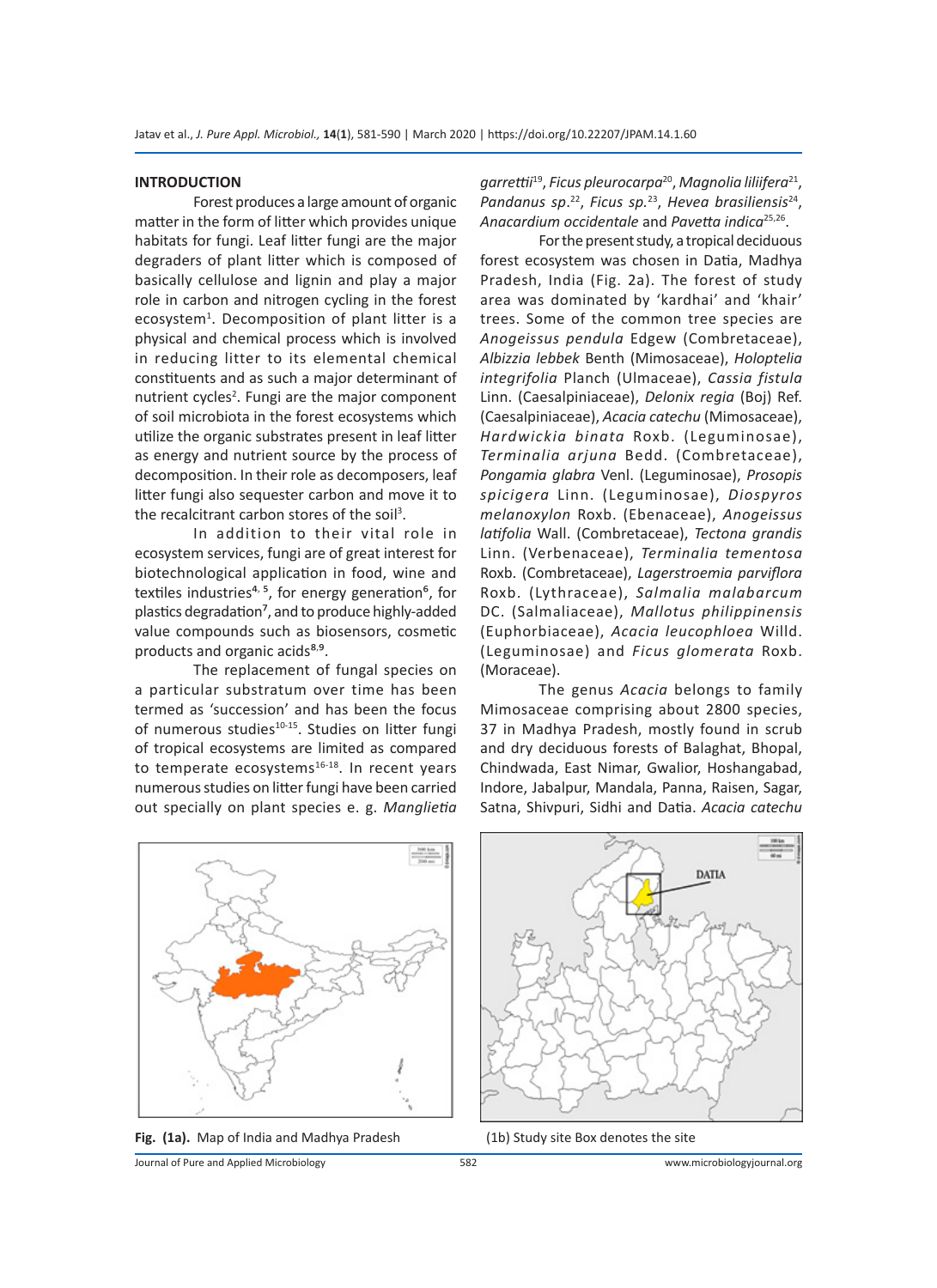(L.*f.)* Willd., locally known as 'khair', (Fig. 2b) is a medium sized deciduous tree up to 15 m high with hooked spine. Branchlets armed with pseudo-stipular spines in pairs below the petioles. It occurs in edaphic climax types of dry deciduous as in *Anogeissus* forest. 'Khair' is chiefly used as a source of kattha and kutch. Kattha is extracted from its heart wood and used in pan. It is also used as a timber, fuel, fodder, gum, medicine, furniture material and household articles by the local people. There have been only a few recorded studies on the fungal succession on leaf litter in India. The present study has been aimed to isolate and identify litter decomposing fungi and their ecology in the forest of Datia district at different time intervals during leaf litter decomposition of *Acacia catechu*.

# **MATERIAL AND METHODS Study site and sample collection**

For sampling purpose, the forest area of Ratangarh in Seonda block is selected. This place is 65 Km away from Datia city and situated in the north eastern part of MP, India (25°28' to 26° 20' N latitude and 78° 10' to 78° 45' E longitude) (Fig. 1a & 1b). Datia experiences widespread Indian monsoon climate with an average annual rainfall of 825.93 mm. with average maximum and minimum temperatures of 32.64°C and 18.45°C.

Litters of *Acacia catechu* family have been collected randomly from research field from January 2017 to June 2017 at monthly intervals. Collected leaves were brought to laboratory in sealed polythene bags within 4 hrs of collection for further study.

Approximately 20 g leaves were enclosed in nylon mesh bag $^{27}$ , (with mesh size 2 mm) and placed randomly into 0.61 meters pits (fig. 3a & 3b) (one bag in each pit) for decomposition by soil fungi. One bag from each pit was randomly removed at a regular interval of time (15, 30, 45, 60, 75, 90, 120, 150, 180 days) after their incubation in pit. Each bag was placed in a separate paper bag and transported to the laboratory for isolation work.

# **Isolation of fungi**

The isolation of litter fungi was carried out by using serial dilution method<sup>28</sup>. 10 g of decaying leaves were transferred into 250 ml Erlenmeyer flask containing 100 ml distilled water and shaken thoroughly for 15 min on a horizontal mechanical shaker for spore suspension. The suspension was further diluted  $10^3$  and  $10^4$  times. One ml of this suspension was inoculated separately into each of five Petri plates containing 15 ml potato dextrose agar nutrient medium i.e. PDA (Potato 200g, Dextrose 20g, agar 15g, pH 5.5, Distilled water 1000 ml) supplemented with streptomycin to avoid bacterial contamination in culture plates. The plates were subsequently incubated at  $28 \pm$ 2°C.

Development of fungal colonies was noticed from third day of incubation. The heterogeneous or mixed fungal colonies appeared after 5 days of incubation. Desired colonies were transferred to freshly poured Petri plates



**Fig. 2.** (a) Forest Area (b) Selected Plant

Journal of Pure and Applied Microbiology 583 www.microbiologyjournal.org

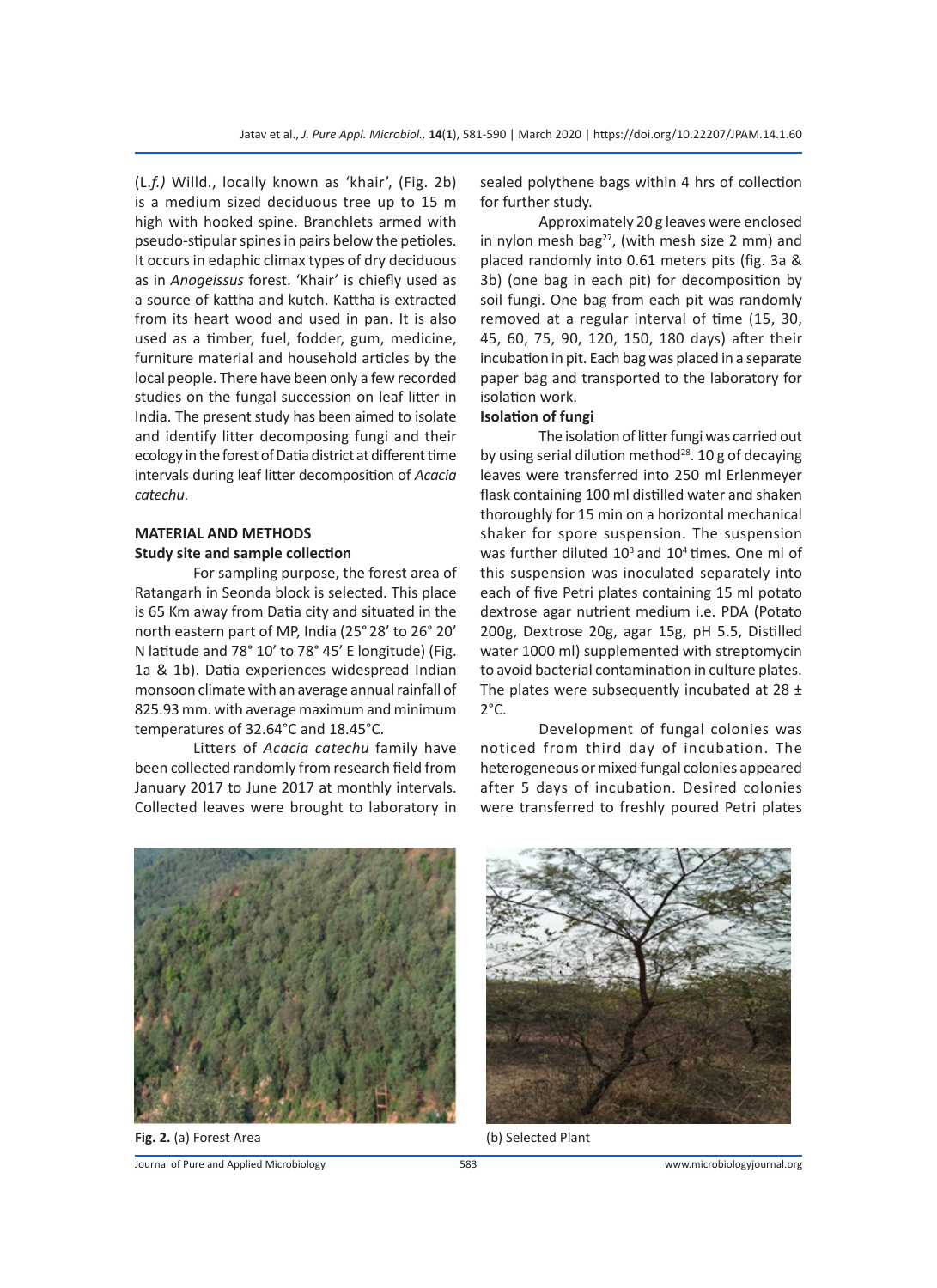containing PDA media in order to obtain pure and mono culture. The pure cultures were then preserved on PDA slants and maintained at 4ºC for further studies.

# **Identification of fungi**

The majority of sporulating isolates were identified on the basis of their cultural, morphological and spores characteristics with the help of standard texts and keys $29-31$ . Preparation of microscopic slide of the isolated fungi, to aid identification, was done using the pure culture. For the preparation of semi permanent slides of fungal fruiting bodies a portion of mycelium of the representative colony was picked up with the help of a pair of needles and mounted on a clean slide with solution of cotton blue in lactophenol. The slide was examined under Trinocular microscope (Olympus) with 10x & 45x objectives and 10x & 15x eye pieces and the microphotographs of the individual fungal species were taken.

#### **RESULTS AND DISCUSSION**

Six fungal genera and fourteen species have been isolated and identified from leaf litter of *Acacia catechu* over a period of six month of decomposition (Table-1) following serial dilution method. Out of these, two species belongs to the class Zygomycota and twelve species belongs to class Ascomycota and their anamophs. On the basis of their occurrence on leaf litters, fungal species were divided into early and late settlers. Fungal species namely *Mucor hiemalis, Rhizopus stolonifer, Torula sp.* and *Aspergillus nidulans* were initially highly frequent on available substrate and regarded as early colonizers. The appearance of *Aspergillus flavus, Aspergillus fumigatus, Emericella nidulans, Ascochyta sp. Penicillium chrysogenum, Trichoderma reesei*, *Trichoderma viride* and *Penicillium aurantiogriseum* increased in 2-6 months and decreased thereafter as the decomposition progressed and thus were termed as late colonizers. The fungi *Aspergillus niger* and *Aspergillus japonicus* dominated the overall litter assemblages throughout the 180 days of decomposition.

These results presented indicate that the total number of species recovered from the decomposed leaf litter of *Acacia catechu*  increased initially and started to fall later. *M. hiemalis, R. stolonifer, Torula sp.* and *A. nidulans*  were dominated during the early stage of decomposition and *Ascochyta, Trichoderma* and *Penicillium sp.* were dominant during the later period of decomposition. *Emericella nidulans* which is teleomorphs of *A. nidulans* have been isolated from the decaying litter. The fungi

**Table 1.** Fungi identified associated with the litter of *Acacia catechu* in the forests of Datia district in order to appearance

| Fungal taxon                           |           | Period of decomposition (days) |           |           |           |           |           |           |           |  |
|----------------------------------------|-----------|--------------------------------|-----------|-----------|-----------|-----------|-----------|-----------|-----------|--|
|                                        | 15        | 30                             | 45        | 60        | 75        | 90        | 120       | 150       | 180       |  |
| Mucor hiemalis Wehmer                  | $\ddot{}$ | +                              | +         |           |           |           |           |           |           |  |
| Rhizopus stolonifer Ehrenberg          | $\ddot{}$ | $\ddot{}$                      | $\ddot{}$ |           |           |           |           |           |           |  |
| Aspergillus niger Tiegh                | $\ddot{}$ | $\ddot{}$                      | $\ddot{}$ | $\ddot{}$ | $\ddot{}$ | ÷         | $\ddot{}$ | $\ddot{}$ | $\ddot{}$ |  |
| Aspergillus japonicus Saito            | $\ddot{}$ | $\ddot{}$                      | $\ddot{}$ | $\ddot{}$ | $\ddot{}$ | $\ddot{}$ | $\ddot{}$ | $\ddot{}$ | $\ddot{}$ |  |
| Torula sp. Peersoon ex Fries           |           | +                              | $\pm$     | $\ddot{}$ | $\ddot{}$ | ÷         |           |           |           |  |
| Aspergillus nidulans Fennell and Raper |           |                                | $\ddot{}$ | $\ddot{}$ | $\ddot{}$ | $\ddot{}$ |           |           |           |  |
| Aspergillus flavus Link                |           |                                |           | $\ddot{}$ | $\ddot{}$ | $\ddot{}$ | $\ddot{}$ |           |           |  |
| Aspergillus fumigatus Fresen           |           |                                |           | $\ddot{}$ | $\ddot{}$ | $\ddot{}$ | $\ddot{}$ |           |           |  |
| Emericella nidulans Eidam Vuill        |           |                                |           | +         | $\ddot{}$ | $\ddot{}$ | $\ddot{}$ |           |           |  |
| Ascochyta sp. Saccardo                 |           |                                |           | $\ddot{}$ | $\ddot{}$ | ÷         |           |           |           |  |
| Penicillium chrysogenum Thom. Bull     |           |                                |           |           | $\ddot{}$ | $\ddot{}$ | $\ddot{}$ | $\ddot{}$ |           |  |
| Trichoderma reesei E. G. Simmons       |           |                                |           |           | $\ddot{}$ | ÷         | $\ddot{}$ | $\ddot{}$ |           |  |
| Trichoderma viride Pers                |           |                                |           |           | $\ddot{}$ | $\ddot{}$ | $\ddot{}$ | $\ddot{}$ | +         |  |
| Penicillium aurantiogriseum Dierekx    |           |                                |           |           |           | ÷         | $\ddot{}$ | +         |           |  |
| $(+)$ = Presence, $(-)$ = Absence      |           |                                |           |           |           |           |           |           |           |  |

Journal of Pure and Applied Microbiology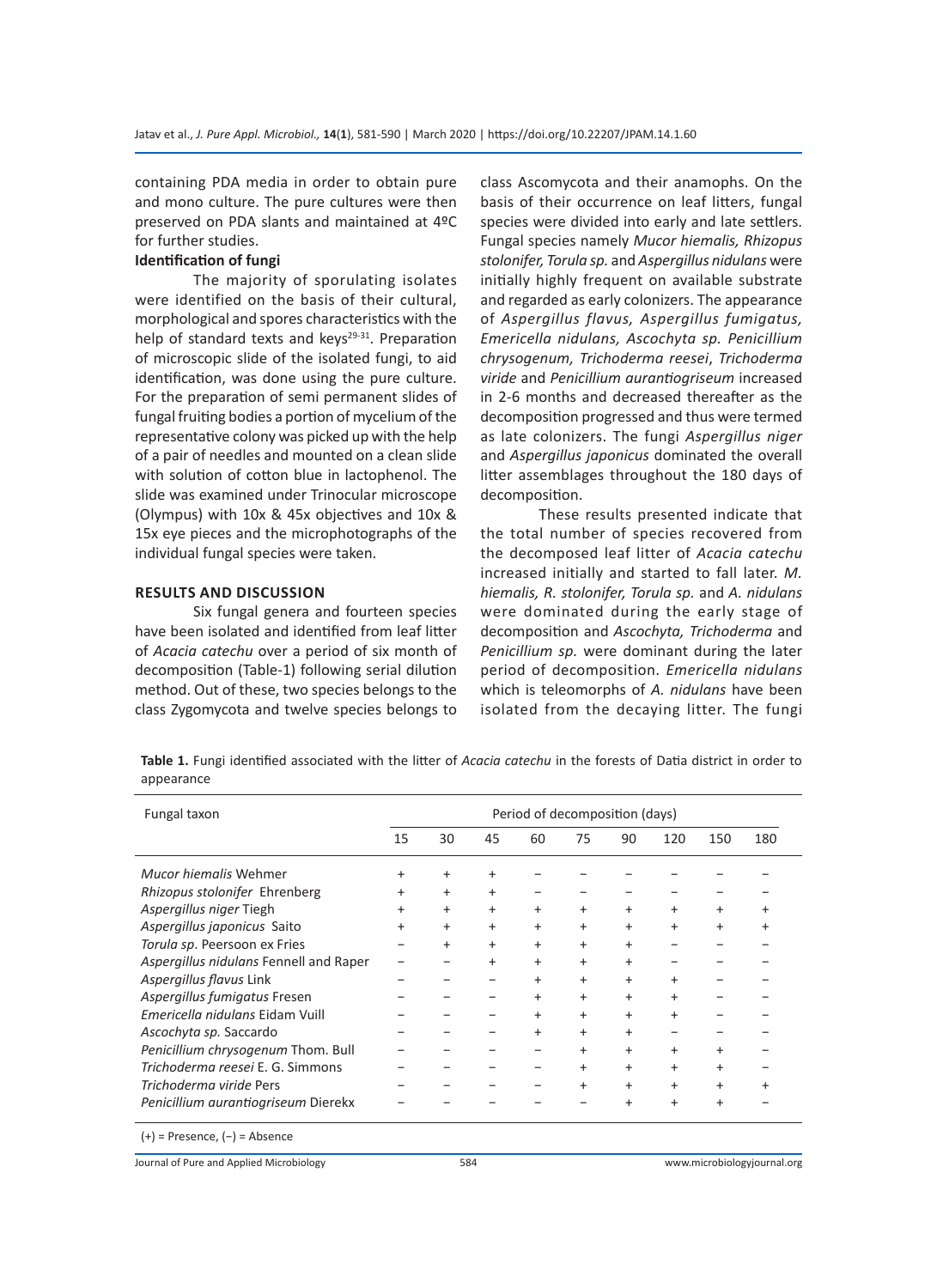have been isolated in its sexual cycle only. In all stages of decomposition, fungi belonging to the Ascomycota were predominant. During the entire decomposition process, species richness ranged from 4 to 12 species with the highest value found at 90 days of decomposition. After 120 days of decomposition, the numbers of fungal species decreased and were replaced by new colonizers. Findings in present work are similar to that of<sup>32-34,19,35,36,20,37,25,24,38</sup>. Occurrence of fungi during succession study on senescent leaves of *Mangletia garretti* for 56 days recorded 22 fungal taxa with the fungal community composition differing at each stage of succession. Greater fungal communities were recorded from the mature stage of decomposition<sup>19</sup>. A similar trend was observed in the studies of succession of the woody litter of *Magnolia liliifera* for 35 months at bimonthly samplings, where the number of fungal species was higher during the mature stage of decomposition<sup>21</sup>. On the other hand, species diversity tends to be richest and the number of fungi usually highest during the early and middle stages of colonization $24$ . Most of the fungi isolated from degrading biomass are the members of Ascomycetes, whereas, very few fungi belongs to other groups like Zygomycetes<sup>39</sup>.<sup>40</sup> reported similar observations when they isolated mycoflora of *Chenopodium* leaf litter.

The results of present investigation shows that the tropical leaf litter is colonized by numerous fungi and the type of fungal species changes as decomposition progress. *M. hiemalis, R. stolonifer, A. niger, A. japonicus, Torula* sp. and



**Fig. 3.** (a) Sampling pits (b) Decomposed litter





Fig. 4 (a & b). Shows heterogeneous or mixed fungal colonies

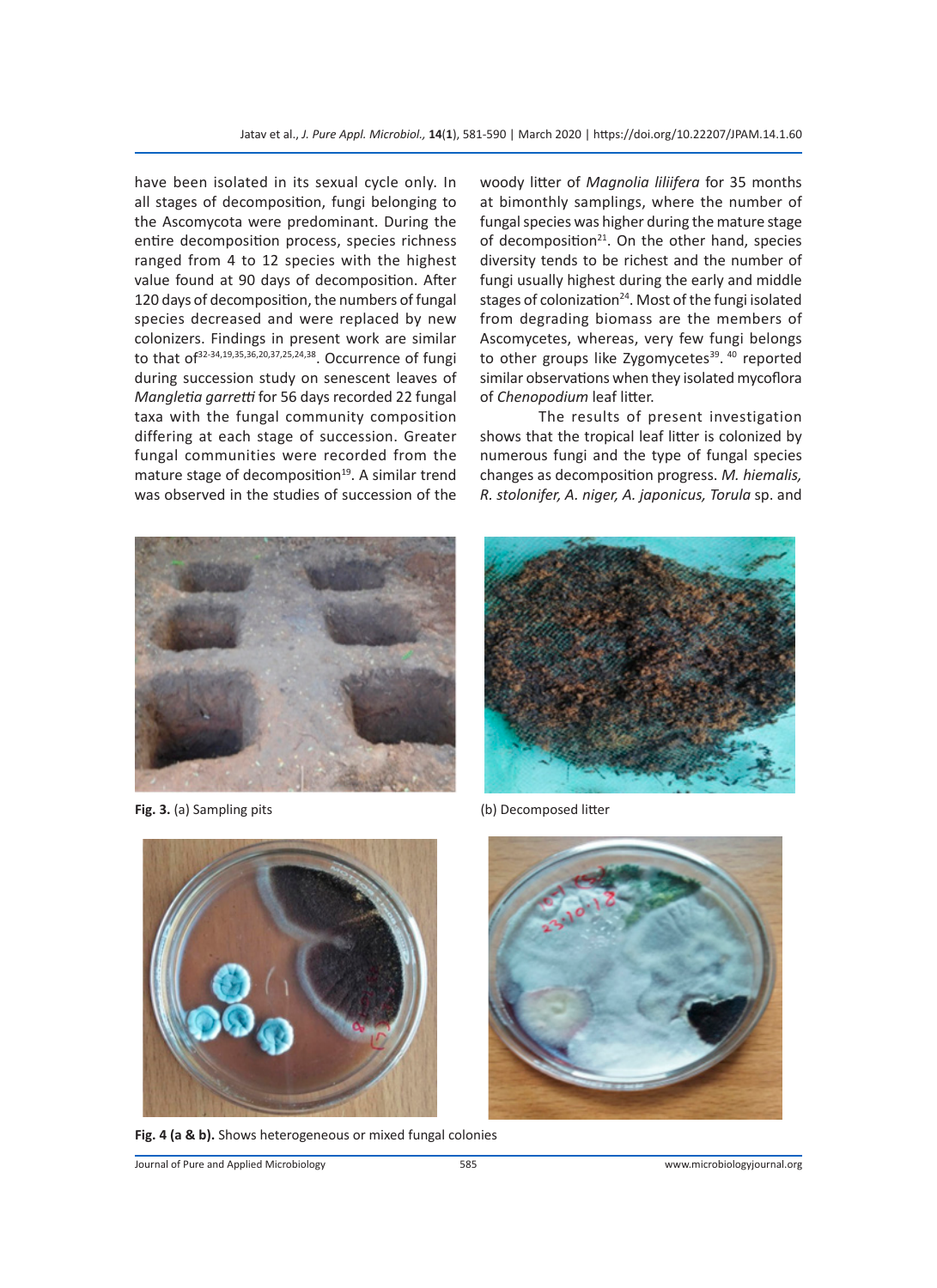Jatav et al., *J. Pure Appl. Microbiol.,* **14**(**1**), 581-590 | March 2020 | https://doi.org/10.22207/JPAM.14.1.60

*A. nidulans* appear first on available substrates and they give way to other colonizers with greater ability to degrade the leaf litter*.* The appearance of *A. flavus, A. fumigatus, E. nidulans, Ascochyta*  sp*., P. chrysogenum, T. reesei, T. viride* and *P.*  *aurantiogriseum* were increased with the progress of degradation. The dominance of *A. niger* and *A. japonicus* in all stages of decomposition indicates the higher survivability of these species in tropical deciduous forests of district Datia.





 $(E)$ 



 $(G)$ 

 $(H)$ 



 $(1)$ 





**Fig. 5.** Schematic diagrams of identified fungal species in order of appearance during the study. A. *Mucor hiemalis*, B. *Rhizopus stolonifer*, C. *Aspergillus niger*, D. *Aspergillus japonicus*, E. *Torula sp*. F. *Aspergillus nidulans*, G. *Aspergillus flavus*, H. *Aspergillus fumigatus*, I. *Emericella nidulans*, J. *Ascochyta sp*. K. *Penicillium chrysogenum*, L. *Trichoderma reesei*, M. *Trichoderma viride*, N. *Penicillium aurantiogriseum*.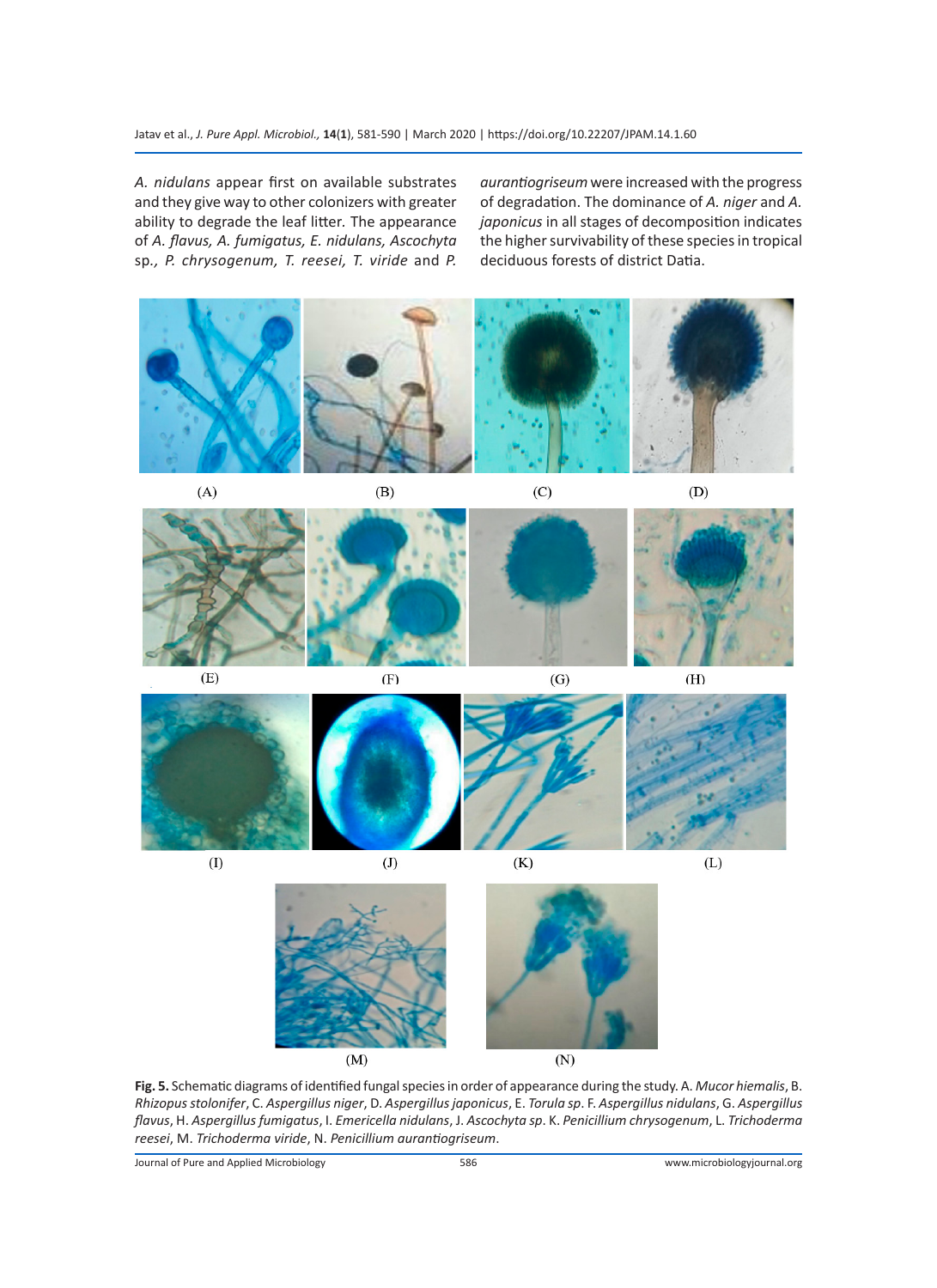In the decomposition process, the initial colonizers are main utilizers of simple organic compounds (sugars) whereas the later once are capable of exploiting complex organic molecules such as cellulose and lignin<sup>41</sup>. Initial colonizers or pioneers gradually disappear and another inhabitant replaced earlier ones. This is possible because of the availability of different kinds of nutrients in different levels of decomposition. The species of *Aspergillus, Penicillium and Trichoderma* are capable of using cellulose as a source of carbon for their growth and multiplication. The physiochemical environment, litter quality and the composition of the decomposer community are the three main factors controlling litter decomposition<sup>42-44</sup>.

# **Morphological characterization of leaf litter fungi of Datia forest**

# *Mucor hiemalis* **Wehmer**

(J) Colonies white, later grey; reverse pale olivaceous grey both in light and dark; sporangiophore with large sympodial branches originating from a short distance below the previous sporangia, sporangia globose, blackish brown, wall diffluent, leaving a basal collarette; columellae globose or oval, sporangiospores variable in shape, cylindrical-oblong<sup>31</sup>.

# *Rhizopus stolonifer* **Ehrenberg**

(K) Initially colonies were white then become blackish with spreading stolons, internodes brown, rhizoids branched at internode, unbranched. Sporangiophores were in group of 3-10 which become dark brown at maturity. Sporangia appears black, Spores were irregular round and oval, angular in shape and grey in color<sup>31</sup>.

# *Aspergillus niger* **Tiegh**

(D) Colonies with abundant mycelium, conidial heads are deep black or brownish black; conidiophores arising directly from the substratum, conidia may be globose, spinulose with black pigment, globose to subglobose, sclerotia produced in some strains, at first cream to buff, later vinaceous buff in age $31$ .

# *Aspergillus japonicus* **Saito**

(B) Colonies spreading rapidly producing purple brown to black conidial heads; conidiophores arising from the substratum, conidia mostly globose, sometimes subglobose, strongly echinulate, bright colored at first,

# becoming purplish brown<sup>31</sup>. *Torula sp.* **Peersoon ex Fries**

(C) Colonies small, discrete, olive brown or dark brown or sometimes black in color. Mycelium superficial unbranched or sometime branched but irregularly. Conidia blastic dry, in simple or branched chains which arise from surface of the conidiogenous cells. Cells are cylindrical or spherical may break into with phragmoconidia.

# *Aspergillus nidulans* **Fenn and Raper**

(F) Colonies are grown at room temperature. In some strains colonies are green and conidiophores light brown, sinuous, smooth, phialides biseriate, conidia globose to subglobose, green in mass $31$ .

# *Aspergillus flavus* **Link**

(A) Colonies growing rapidly, at young stage conidial heads are yellow then become yellowish green and then greyish green at older, conidiophores develop from the substratum, conidia globose to subglobose, echinulate, yellowish green, sometimes elliptical when young $31$ .

# *Aspergillus fumigatus* **Fresen**

(C) Initially colonies are velvety to floccose then become bluish green, conidiophores short, smooth, light green and enlarged into a flask shaped vesicle; conidia globose to subglobose, green in mass, echinulate, sclerotia and cleistothecia absent<sup>31</sup>.

# *Emericella nidulans* **(Eidam ) Vuill**

(H) Colonies growing plane, somewhat velvety, margins thin, cress green from abundant conidial heads, changing from deep dull to reddish or purple with the formation of abundant cleistothecia; conidial heads loosely radiate when young, later short columnar; conidiophores light brown, sinuous, smooth, occasionally septate; vesicles hemispherical, brown, fertile over one portion only; conidia are globose to subglobose, rugulose, greenish in colour; cleistothecia abundant, globose to subglobose; hiille cells thick walled, globose to subglobose; asci 8-spored, occasionally 16-spored, numerous in each cleistothecia, globose to subglobose, breaking quickly with the liberation of ascospores; ascospores purple-red, lenticular, smooth walled, with two equatorial crests pleated with sinuous and entire margin $31$ .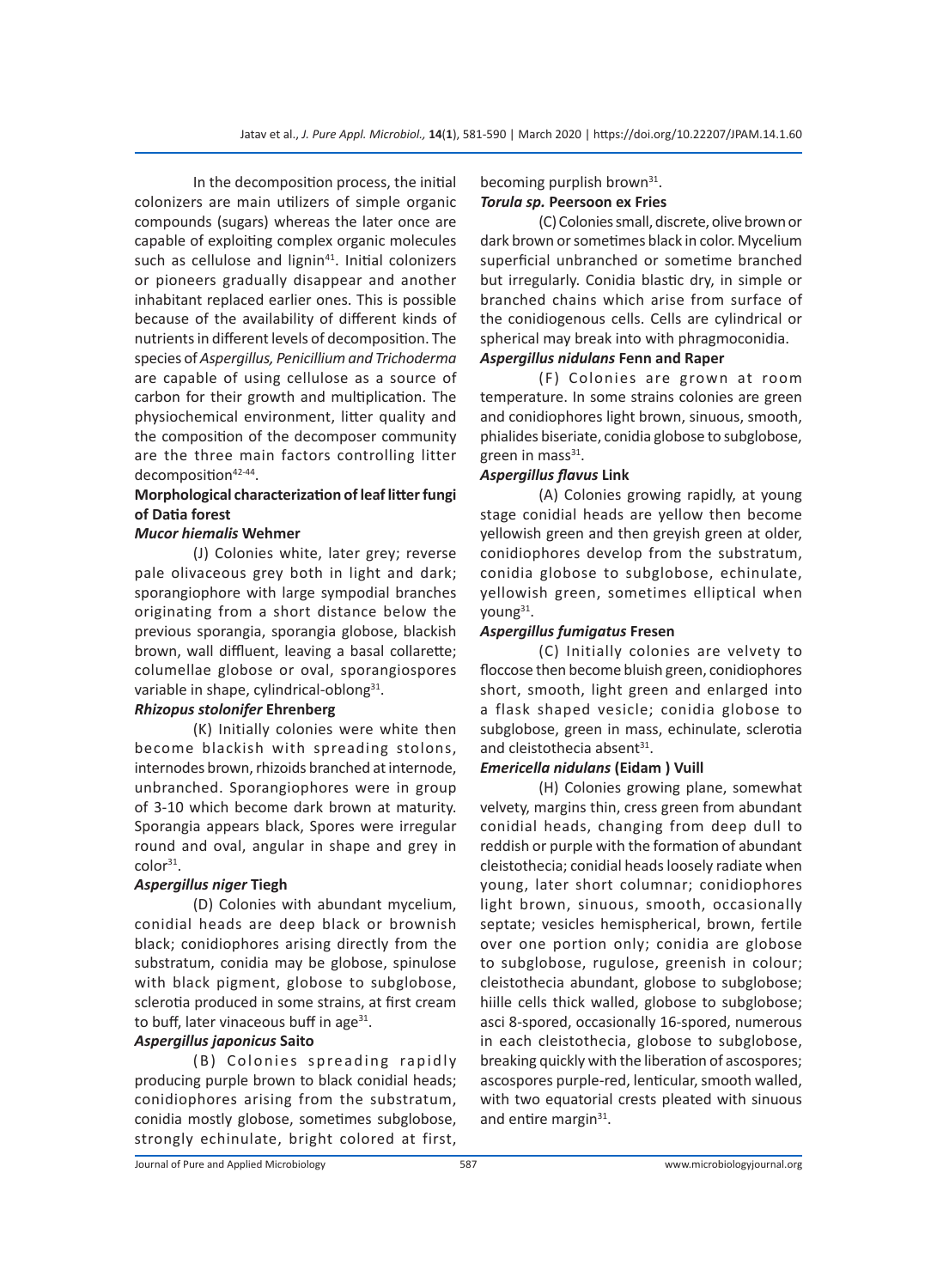#### *Ascochyta spp.* **Saccardo**

(I) Colonies spreading rapidly, dark brown; hyphae brown; pycnidia gregarious, globose, subglobose, dark brown, ostiolate, wall pseudoparenchymatous; 2 celled conidia are smooth hyaline, ovoid and oblong<sup>31</sup>.

#### *Penicillium chrysogenum* **Thom. Bull**

(M) Colonies sometimes smaller, often centrally umbonate, commonly moderately deep and floccose; margins usually deep, conidia bluegreen; conidia ellipsoidal to subellipsoidal, less commonly spheroidal, smooth, borne in long  $irregular columns<sup>31</sup>$ .

#### *Trichoderma reesei* **E.G. Simmons**

(P) Colonies growing moderately, aerial mycelium appressed to agar surface, cottony aerial mycelium not forming, white with radial lines and scant conidial production after one week; conidiophores forming on aerial mycelium, tufts minute, only primary branches infrequently branched, phialides arising singly before first branch, side branches producing more than one phialide; conidia obovoid to ellipsoid, smooth, and light green $31$ .

# *Trichoderma viride* **Pers.**

(O) Colonies appears hairy due to formation of aerial mycelium, glaucous to dark bluish green; conidiophores may be formed on the aerial or creeping hyphae, main conidiophores producing smaller side branches, ultimately a conifer-like branching system is formed, conidia globose or short obovoid, or broadly ellipsoidal, sometimes with distinct apiculus- like base because of distinct minute roughening on their walls, bluish green to dark green $31$ .

#### *Penicillium aurantiogriseum* **Dierekx**

(N) Colonies growing moderately, radially sulcate, moderately deep, surface texture smooth to granular, fascicles seen in young growth at low magnifications; margins usually entire, deep, and white; mycelium white, usually inconspicuous, occasionally dominating the colony appearance in floccose isolates; conidiophores borne singly or in fascicles, mostly from substrate hyphae, with stipes, bearing terminal terverticillate or less commonly biverticillate penicilli; conidia subspheroidal to ellipsoidal, smooth, usually borne in long well defined columns<sup>31</sup>.

#### **CONCLUSIONS**

The present investigation provides valuable information about the leaf litter fungal diversity of tropical forest. The fungal communities of the tropical forest were entirely dominated with Ascomycota and co-dominated with Zygomycota. The data presented here indicates that *Aspergillus niger*, *Aspergillus japonicus, Aspergillus flavus, Emericella nidulans, Ascochyta sp., Trichoderma* spp. and *Penicillium sp.* may contribute or be useful in future work in the area of nutrient recycling and may also act as fungal bio-indicators of decomposition in the particular forest area of Datia district.

#### **ACKNOWLEDGEMENTS**

The authors are thankful to Principal and Head of the Department of Botany and Industrial Microbiology Jhansi (U.P.) and the authorities of Government PG College, Datia (MP) for providing necessary facilities throughout the course of this investigation.

#### **CONFLICT OF INTEREST**

The authors declare that there is no conflict of interest.

# **FUNDING**

None.

# **AUTHORS' CONTRIBUTIONS**

All authors listed have made a substantial, direct and intellectual contribution to the work, and approved it for publication.

#### **DATA AVAILABILITY**

All datasets generated or analyzed during this study are included in the manuscript

#### **ETHICS STATEMENT**

This article does not contain any studies with human participants or animals performed by any of the authors.

#### **REFERENCES**

1. Johanna B. Litter decomposing fungi in Boreal forests. Their function in Carbon and Nitrogen Circulation. *Ph.D. thesis*. 2009; Swedish University of Agricultural Science. Uppsala.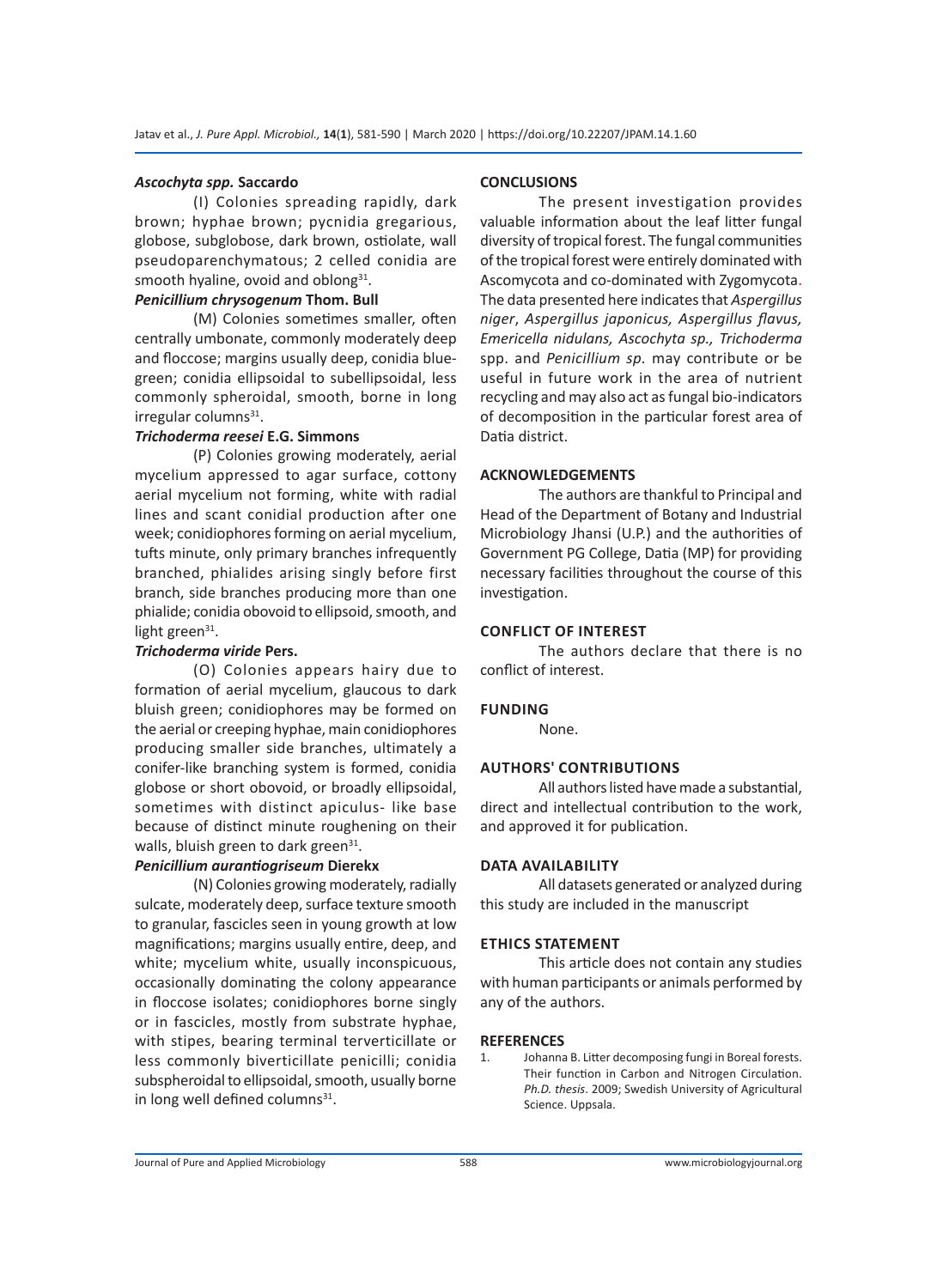- 2. Aerts R. Climate, leaf litter chemistry and leaf litter decomposition in terrestrial ecosystem: atriangular relationship. *Oikos*, 1997, **79**: 439-449. https://doi. org/10.2307/3546886
- 3. Jordan CF. Nutrient Cycling in Tropical Forest Ecosystems, John Wiley & Sons, Chiechester, UK, 1985.
- 4. Bhat MK. Cellulases and related enzymes in biotechnology. *Biotechnology advances,* 2000; **18**(5): 355-383. https://doi.org/10.1016/S0734- 9750(00)00041-0
- 5. Viswanath B, Rajesh B, Janardhan A, Kumar AP, Narasimha G. Fungal laccases and their applications in bioremediation. *Enzyme Research*. 2014, https:// doi.org/10.1155/2014/163242.
- 6. Balat M. Production of bioethanol from ligno-cellulosic materials via the biochemical pathway: A review. *Energy Conversion Management*, 2011; **52**: 858-875. https://doi.org/10.1016/j.enconman.2010.08.013
- 7. Kathiresan K. Polythene and plastic-degrading microbes from the mangrove soil. *Revista de Biologia Tropical,* 2011; **51**(3): 629-634.
- 8. Hasan F, Shah A, Hameed A. Industrial application of microbial lipases. *Enzyme and Microbial Technology*, 2006; **39**: 235-251. https://doi.org/10.1016/j. enzmictec.2005.10.016
- 9. Oliveria JMPF, Graaff LH. Proteomics of industrial fungi: trends and insights for biotechnology. *Applied Microbial Biotechnology*, 2011; **89**: 225-237. https:// doi.org/10.1007/s00253-010-2900-0
- 10. Kendrick B, Burges A. Biological aspects of the decay of *Pinis sylvestris* leaf litter. *Nova Hedwigia*, 1962; **4**: 313-342.
- 11. Hering TF. Succession of fungi in the litter of Lake District oakwood. *Transactions of British Mycological Society,* 1965; **48**: 391-408. https://doi.org/10.1016/ S0007-1536(65)80060-2
- 12. Frankland JC. Succession of fungi on decaying petioles of *Pteridium aquilinum*. *Journal of Ecology*, 1966; **54**: 41-63. https://doi.org/10.2307/2257658
- 13. Hogg BM, and Hudson HJ. Micro-fungi on leaves of *Fagus sylvatica.* L. 1. The micro-fungal succession. *Transaction of British Mycological Society,* 1966; **49**: 185-192. https://doi.org/10.1016/S0007- 1536(66)80052-9
- 14. Kuter G A. Microfungal populations associated with the decomposition of sugar maple leaf litter. *Mycologia,* 1986; **78**: 114-126. https://doi.org/10.1080/0027551 4.1986.12025213
- 15. Kjoller A, Struwe S. The fungal community; its organization and role in the ecosystem. 2<sup>nd</sup> Edition.1992; pp. 619-628. *In*: Carroll, G.C. and Wickow, D.T. (Eds). Marcel Dekker, Inc., New York-10016.
- 16. Sayer EJ. Using experimental manipulation to assess the roles of leaf litter in the functioning of forest ecosystems. *Biological Reviews of the Cambridge Philosophica Society*, 2006, **81**:1-31. https://doi. org/10.1017/S1464793105006846
- 17. McGuire KL, Fierer N, Bateman C, Treseder KK, Turner BL. Fungal community composition in neotropical rain forests: the influence of tree diversity and precipitation. *Microbial Ecology,* 2012; **63**: 804-812. https://doi.org/10.1007/s00248-011-9973-x
- 18. Xu W, Shi L, Chan O, Li j, Casper P, Zou X. Assessing the effect of litter species on the dynamic of bacterial and fungal communities during leaf decomposition in microcosm by molecular techniques*. PLoS ONE*., 2013; **8**: 12, e84613. https://doi.org/10.1371/journal. pone.0084613
- 19. Promputtha I, Lumyong S, Lumyong P, McKenzie EHC, Hyde KD. Fungal succession on senescent leaves of *Manglietia garrettii* in DoiSuthep-Pui National Park, northern Thailand. *Fungal Diversity*, 2002; **10**: 89-100.
- 20. Paulus B, Gadek P, Hyde KD. Successional patterns of microfungi in fallen leaves of *Ficus pleurocarpa*  (Moraceae) in an Australian tropical rain forest. *Biotropica,* 2006; **38**: 42-51.
- 21. Kodsueb R, McKenzie EHC, Lamyong S, Hyde KD. Fungal succession on woody litter of *Magnolia lillifera* (Magnoliaceae). *Fungal Divers*, 2008; **30**: 55-72.
- 22. Thongkantha S, Lumyong S, McKenzie EHC, Hyde KD. Fungal saprobes and pathogens occurrence on tissues of *Dracaena loureiri* and *Pandanus* spp. *Fungal Diversity*, 2008; **30**: 149-169.
- 23. Wang HK, Hyde KD, Soytong K, Lin FC. Fungal diversity on follen leaves of *Ficus* in northern Thailand. *Journal of Zhejiang University SCIENCE B*, 2008; **9**(10): 835-841. https://doi.org/10.1631/jzus.B0860005
- 24. Seephueak P, Petcharat V, Phongpaichit S. Fungi associated with leaf litter of Para rubber (*Hevea brasiliensis*). *Mycology*, 2010; **1**(4): 213-227. https:// doi.org/10.1080/21501203.2010.536594
- 25. Shanthi S, Vittal BPR. Fungi associated with decomposing leaf litter of cashew (*Anacardium occidentale*). *Mycology*, 2010; **1**(2):121-129. https:// doi.org/10.1080/21501201003743154
- 26. Shanthi S, Vittal BPR. Biodiversity of microfungi associated with litter of *Pavetta indica*. *Mycosphere*, 2010; **1**: 23- 37.
- 27. Crossley DA, Hoglund A. Litter-bag method for the study of microarthropods inhabiting leaf litter. *Ecology,* 1962; **43**: 571-573. https://doi.org/10.2307/1933396
- 28. Waksman SA. Do fungi live and produce mycelium in the soil? *Sci. N. S.*, 1916; **44**: 320-322. https://doi. org/10.1126/science.44.1131.320
- 29. Gilman JC. A manual of soil fungi. 2<sup>nd</sup> ed. Iowa, The Iowa State College Press, 1957; pp.450. https://doi. org/10.1097/00010694-195708000-00021
- 30. Barnett HL, Hunter BB. Illustrated Genera of Imperfect Fungi, (3rd edition). Burgess Publishing Company, Minneapolis, 1972; p.331.
- 31. Nagmani A, Kunwar IK, Manoharachary C. Handbook of soil fungi I. K International Pvt. Ltd. 2006; New Delhi. India.
- 32. Senthilkumar K, Udaiyan K, Manian S. Successional pattern of mycoflora associated with litter degradation in a *Cymbopogon caesius-*dominated tropical grassland,1993; **27**: 121-127.
- 33. Bills GF, Polishook JD. Abundance and diversity of microfungi in leaf litter of a lowland rain forest in Costa Rica. *Mycologia,* 1994; **86**: 187-198. https://doi.org/1 0.1080/00275514.1994.12026393
- 34. Parungao MM, Fryar SC, Hyde KD. Diversity of fungi on rainforest litter in north Queensland, Australia. *Biodivers. Conserv*. 2002; **11**: 1185-1194. https://doi.